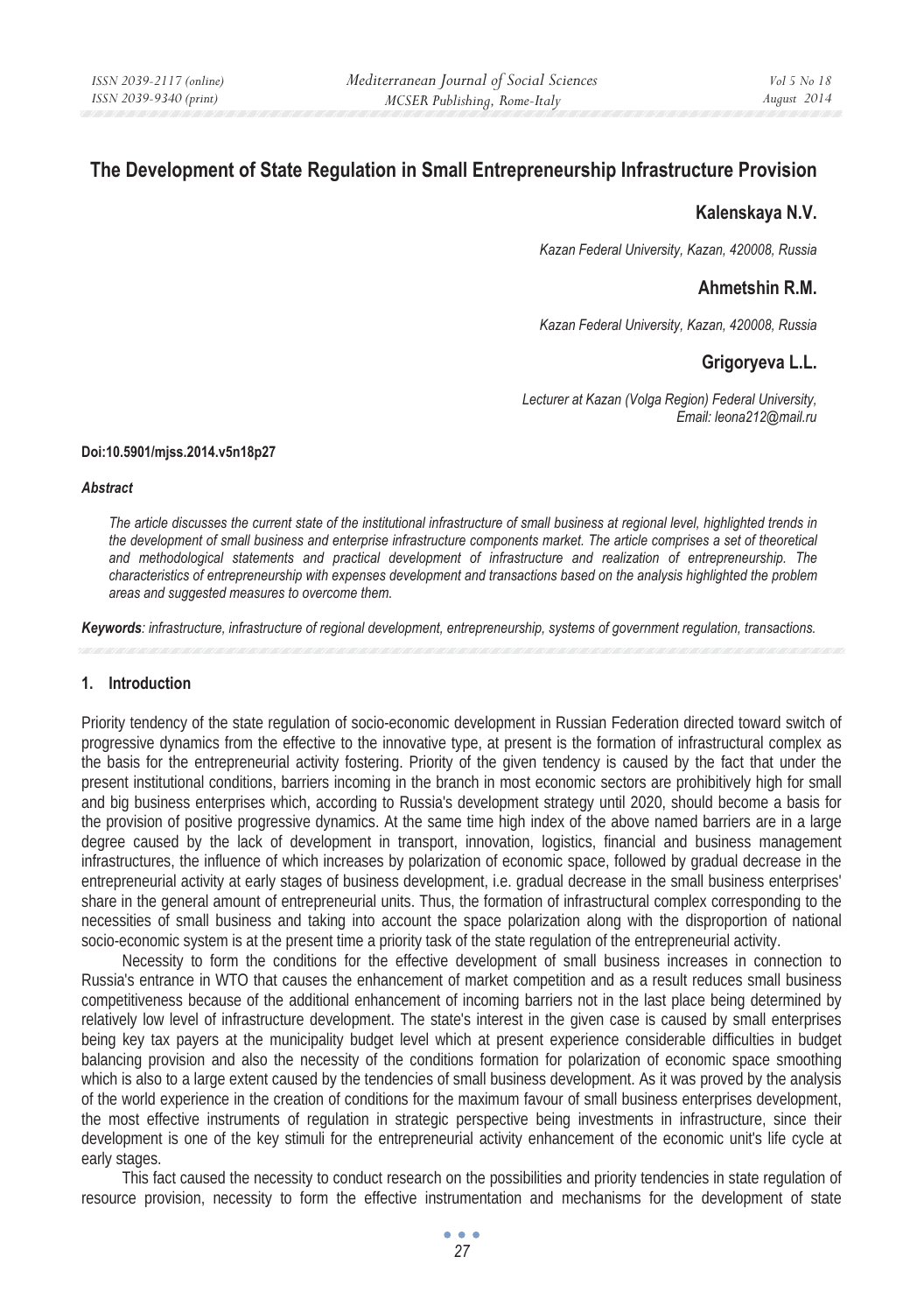regulation system at different levels of hierarchical management that was the reason for the given urgent research, its theoretical and practical importance at modern stage of Russian economic development.

### **2. Theory**

Within the research work analysis of theoretical approaches to the provision of entrepreneurial development was conducted which showed that from the point of the effective provision of the given sphere state regulation it is expedient to use the model Entrepreneurial Canvas as a basis for the frame construction developed at the University of Maryland. The mentioned model allows to provide clear differentiation between the internal and external small business environment that was a reason for its choice as a methodological platform of the thesis. According to this approach, distribution of infrastructural types by model elements was made that allowed to structure the types of infrastructural provision that correspond to the separate elements of small entrepreneurship development (Fig.1).

As it is clear from the picture definite infrastructural type corresponds to each element of OEC the presence of which allows to form conditions for the appropriate element development of the chosen frame construction of entrepreneurship stimulating. And it is clear that the creation and use of infrastructural elements have the greatest impact on the change of small business external environment (external entrepreneurial company's environment, specificities and modern state of the branch, competition, creation of consumer valuables and entrepreneurial opportunity) that is caused by great opportunities in state regulation in the mentioned spheres. At the same time in order to enhance the efficiency of state regulation of small entrepreneurship provision it is necessary to consider that a set of infrastructural types (social, innovative and management) form conditions for stimulating the entrepreneur's inner motives with absence of which the enhancement of entrepreneurial activity seems impossible.

| <b>Entrepreneurial thinking</b> |                                                           | Entrepreneur's motivation |                                       | Entrepreneur's behavior                              |                              |
|---------------------------------|-----------------------------------------------------------|---------------------------|---------------------------------------|------------------------------------------------------|------------------------------|
| Social infrastructure           |                                                           | Innovative infrastructure |                                       | Management (administrative)<br>social infrastructure |                              |
| <b>External medium</b>          | <b>Branch specificities</b><br>Information infrastructure |                           |                                       | Competition                                          | <b>Entrepreneurial</b>       |
| of entrepreneurial<br>company   |                                                           |                           | Management<br>infrastructure          |                                                      | opportunity<br>Information   |
| <b>Engineering</b>              |                                                           |                           |                                       |                                                      | infrastructure               |
| infrastructure                  | Present state of the<br>branch                            |                           | <b>Creation of consumer</b><br>values |                                                      | Management<br>infrastructure |
| Financial                       | <b>Production infrastructure</b>                          |                           | <b>Production infrastructure</b>      |                                                      | Innovative                   |
| infrastructure                  |                                                           | Transport infrastructure  |                                       |                                                      | infrastructure               |

**Fig. 1.** Typology of small entrepreneurship infrastructural types in regard to OEC elements

Thus, the key task for state regulation is the creation of infrastructural complex influence which is not limited to the development of external entrepreneurial medium that dictates the necessity of the first and foremost influence upon such OEC elements as entrepreneurial thinking, entrepreneur's motivation and behavior in the development of which the key role belongs to the gradual dynamics of social infrastructure.

### **3. Results**

In the process of decision taking on the choice of key tendencies in state regulation of small business infrastructural provision one of the most important tasks is the evaluation of economic activity and exposure of the creation and development of infrastructural elements sequence which allows to determine priority sequence of investment realization in the small business infrastructure. Owing to this fact, it is necessary to determine the level and sequence of infrastructural development at which its creation, modernization and use by units of small entrepreneurship will be repaid. For the solution of such a task comparative analysis of investment efficiency in the development of infrastructure was conducted on the basis of data analysis on Volga federal district regions on the basis of which at the first stage potential joint expenditures for the creation and development of complex small business infrastructure were determined, calculated as weighed by the level of entrepreneurship development average level of expenditures on infrastructure from the point of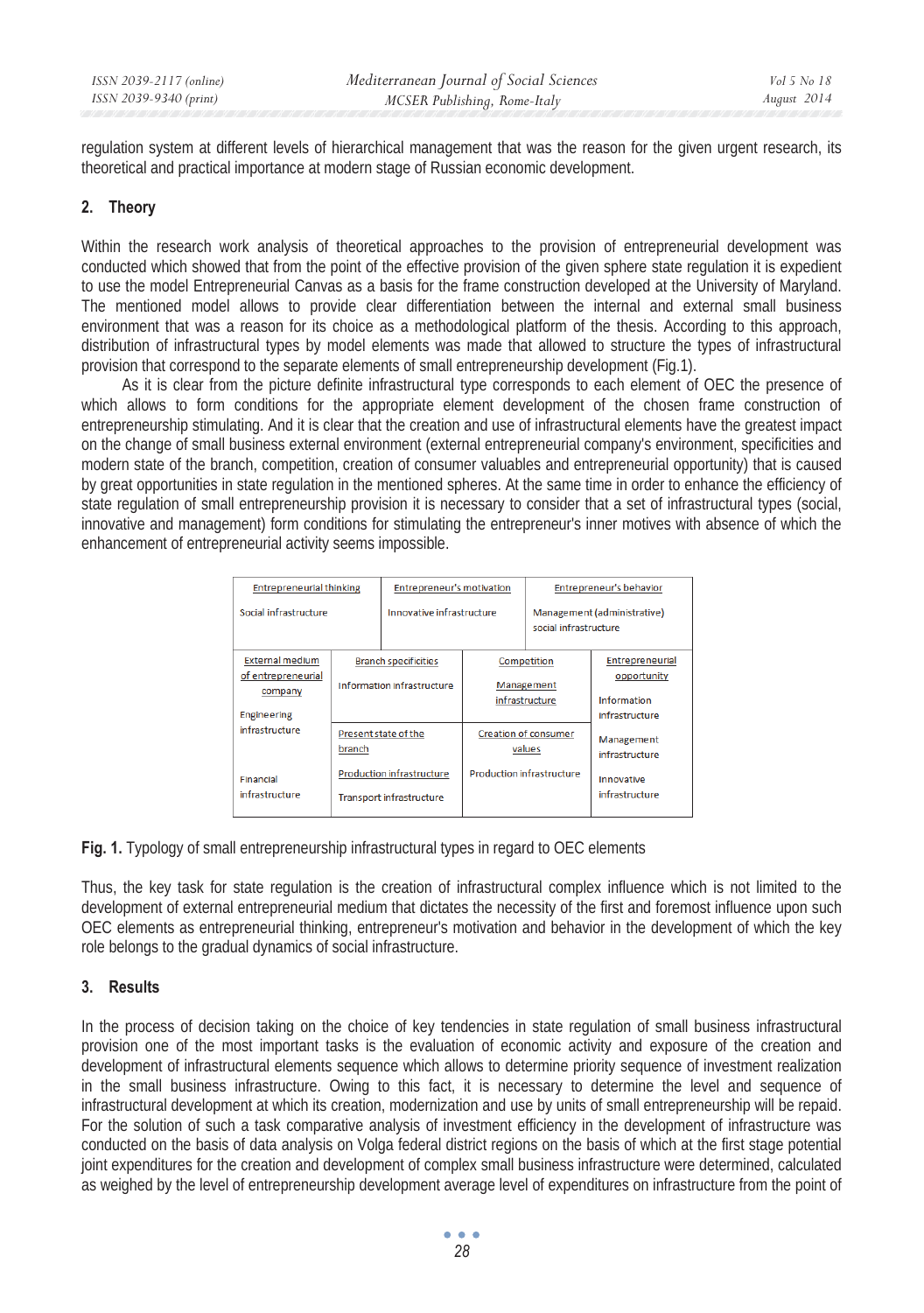| ISSN 2039-2117 (online) | Mediterranean Journal of Social Sciences | Vol 5 No 18 |
|-------------------------|------------------------------------------|-------------|
| ISSN 2039-9340 (print)  | MCSER Publishing, Rome-Italy             | August 2014 |
|                         |                                          |             |

element-by-element view in different regions and additional gross regional product. Furthermore, on the basis of the comparison of small business infrastructural development an appropriate level of TEA indicator (the level of entrepreneurial activity at initial stage defined by Global Entrepreneurship Monitor methodology) was determined as a key indicator of small entrepreneurship development level on the basis of which potential increase in gross regional product caused by the rise of entrepreneurial activity in the small entrepreneurship sector. Moreover, with the help of expert evaluation methods it was determined that while using not separate infrastructural elements of small entrepreneurship but a complex of infrastructural elements with inclusion of each additional element in the processes of small business development, gradually increasing positive synergetic effect rises which should also be considered at evaluation of the small entrepreneurship infrastructural creation and development determined as the accompanying rise of gross regional product. The effect being obtained in the format of gross regional product increase was estimated as total for the threeyear period which allows to compare the above mentioned expenditures with results by time factor. Results of comparison of the above mentioned expenditures with the results in element-by-element view on infrastructural undersystems are presented in Fig. 2.

In figure 2 two sequences of the creation and development of infrastructure are presented, the traditional sequence being presented on the left in which infrastructure is developing starting from production and transport to information, whereas on the right the process of infrastructure formation in accordance to the model OEC is presented, within which, in the first place, infrastructural elements directed towards stimulating of the small business internal environment development are created, i.e. infrastructure is created and developed in direction from social and innovative towards logistic.



**Fig. 2.** Correlation of total expenses and results connected with the creation, development and use of small entrepreneurship infrastructure (increasing result)

From the data presented it is clear that in both cases full cost recovery of complex entrepreneurship infrastructure in three-year period occurs only in case when not less than 6 types of infrastructural units are created and used, and in the second case when infrastructure formation begins from the social one, full cost recovery occurs in case of less total initial investments (within the conducted conventional evaluation for investments slightly higher than 6.5 billions of roubles that is by 0.5 billions roubles lower than at realization of traditional approach to infrastructure formation). Moreover, based on the application of OEC model the approach allows to reach by 10% higher total result with formation of complex nineelement small business infrastructure that is an evidence of the expediency of the suggested approach use to the state regulation of the infrastructure sequence development being considered.

As it was shown in the conducted in the process of the thesis research analysis of the functioning system of state regulation of small entrepreneurship infrastructural provision, at present management of different infrastructural elements is conducted by different state agencies that, on the one hand, provides the formation of the required branch infrastructure, on the other hand, causes unbalance of its development. Realization of such an approach leads to overexpenditure of state resources by two main reasons: the first, distribution of the accompanying authorities and responsibility between complexes of different state institutes regulating the small business development often leads to their duplication and expenditure of resources by different bodies of state power for execution of similar tasks, secondly, under given conditions opportunities of complex use of infrastructural objects by small business enterprises are not provided that decreases the level of the entrepreneurial activity at early stages of business development and as a result the level of entrepreneurship infrastructure effective use.

Solution of the given problem supposes distribution of powers and responsibilities in the state regulation of the small entrepreneurship infrastructural provision among state authority bodies at regional level. At the same time linear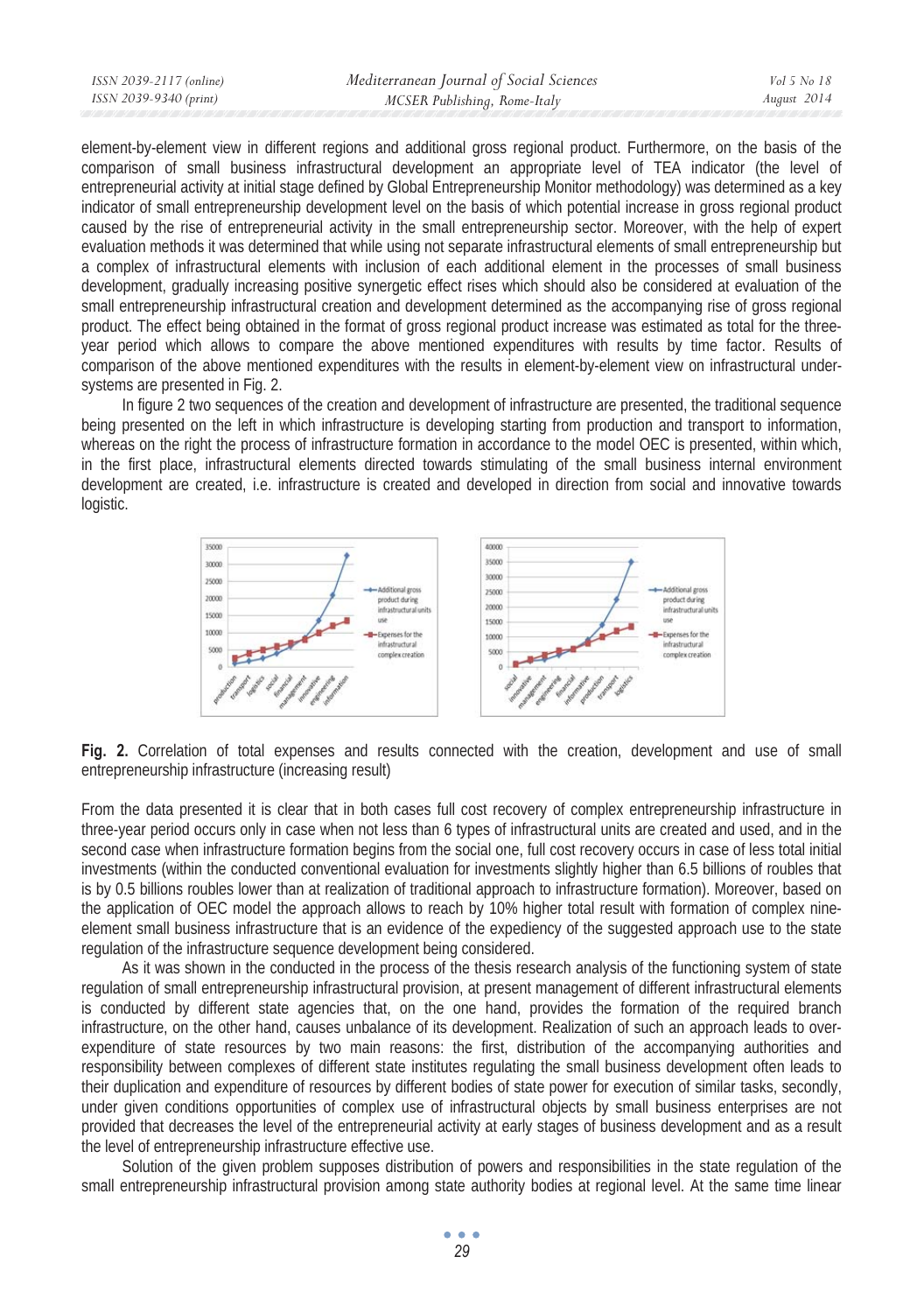powers in the formation and responsibility for the creation, development and use of small entrepreneurship complex infrastructure use should be redirected to regional departments of The Union of industrialists and entrepreneurs that allows to enhance the efficiency of expert activity in time of measure taking on the development of entrepreneurial infrastructure. At lower hierarchical levels of the small regional entrepreneurship infrastructural development management, linear powers and responsibility are expedient to distribute as following: formation and use of social and innovative infrastructures are achieved by regional Ministry of justice (or its analogue), engineering and production infrastructure - Ministry of industry (or analogous department), transport and logistics – Ministry of transport and road economy or analogous department in the structure of the region's government. It is expedient to provide regional departments of small and medium business development with apparatus powers in solution of private problems of infrastructural development within achievement of co-operation with the authorized state bodies which would also allow to enhance the efficiency of expert activities in the processes of small entrepreneurship infrastructure creation and development.

The second most important task within distribution of powers and responsibility is the establishment of limits to state interference in the processes of actual formation, development and use of infrastructural units. State support is necessary for the provision of uninterrupted functioning of the transport and logistics infrastructure for small business which are the elements of economic safety system as a result of which corresponding managing companies should be either a state's property or joint-stock company with 100% state participation. Finance, engineering and industrial infrastructures vice versa should belong to the private management under conditions of norm observance determined within mechanisms of state regulation of the given sphere which will allow to enhance clients' value of corresponding infrastructural units from the point of small business. Units of social, information, managing and innovative infrastructures should be in combined property and their management should be conducted within private-state and state-private partnership the way that small business enterprises functioning in region could become a minority shareholder of the appropriate managing companies which will allow the small entrepreneurship representatives to take direct part in decision making.

The conducted analysis of small entrepreneurial problems development showed that one of the key problems of the lack of high efficiency in state support of entrepreneurial infrastructure is its irrational use by subjects of small business that is caused by two main reasons. Firstly, small entrepreneurship infrastructure is not always formed in regions in accordance with small business enterprises' need that leads to the fact that the latter experience difficulties with its use within reproduction process, secondly, small business subjects often irrationally use the created infrastructural units. As a result it is necessary to develop a measuring set of instruments which would allow to compare alternative variants of the formation and development of infrastructural provision, budget, social and commercial efficiency of which depends on the three main components: the level of small business provision, presence of infrastructural units and synergetic effect occurring while using the existing resources with application of infrastructural provision by small business subjects. As the conducted research showed, in order to evaluate potential result, it is necessary to carry out research on opportunities of different combination of resources, resource provision being projected and synergetic effect with matrix that could be formalized to enhance the effectiveness of state regulation by the following:

| $a_{11} a_{12} \ldots a_{1n}$      | $i_{11}$ $i_{12}$ $i_{1n}$            | $S_{11} S_{12} \ldots S_{1n}$       | $r_{11} r_{12}  r_{1n}$                                                               |
|------------------------------------|---------------------------------------|-------------------------------------|---------------------------------------------------------------------------------------|
| $a_{21} a_{22} \ldots a_{2n}$      | $121 \quad 122 \quad \dots \quad 12n$ | $S_{21}$ $S_{22}$ $\ldots$ $S_{2n}$ | $T_{21} T_{22} \ldots T_{2n}$                                                         |
| $\cdots$                           | x<br>$\cdots$                         | =<br>                               | $\cdots$                                                                              |
| $a_{m1}$ $a_{m2}$ $\dots$ $a_{mn}$ | $i_{m1} i_{m2} \ldots i_{nm}$         | $S_{m1} S_{m2} \ldots S_{mn}$       | $\mathbf{r}_{\mathrm{m1}} \mathbf{r}_{\mathrm{m2}} \ldots \mathbf{r}_{\mathrm{mn}}$ , |

where  $a_{ii}$  – the level of small enterprises of j branch provision with i type of resource, mark (0÷10, where 0 – resource is absent, 10 – resource is present in quantity significantly exceeding the required);

 $i_{ii}$  – the level of small enterprises of j branch provision with i type of infrastructural units allowing to enhance efficiency of appropriate resource use, mark  $(0+10)$ , where  $0-$  infrastructural units are absent;  $10-$  infrastructural units are in quantity exceeding the required);

 $s_{\parallel}$  – the synergetic effect occurring while using infrastructural units of the first type by small enterprises of j branch, mark (- 5÷ +5,where -5 –significant negative synergetic effect; +5 – significant positive synergetic effect);

 $r$  [11 $\div$ mn] – the resultant matrix of the effectiveness of the small entrepreneurship infrastructural provision use diagnostics.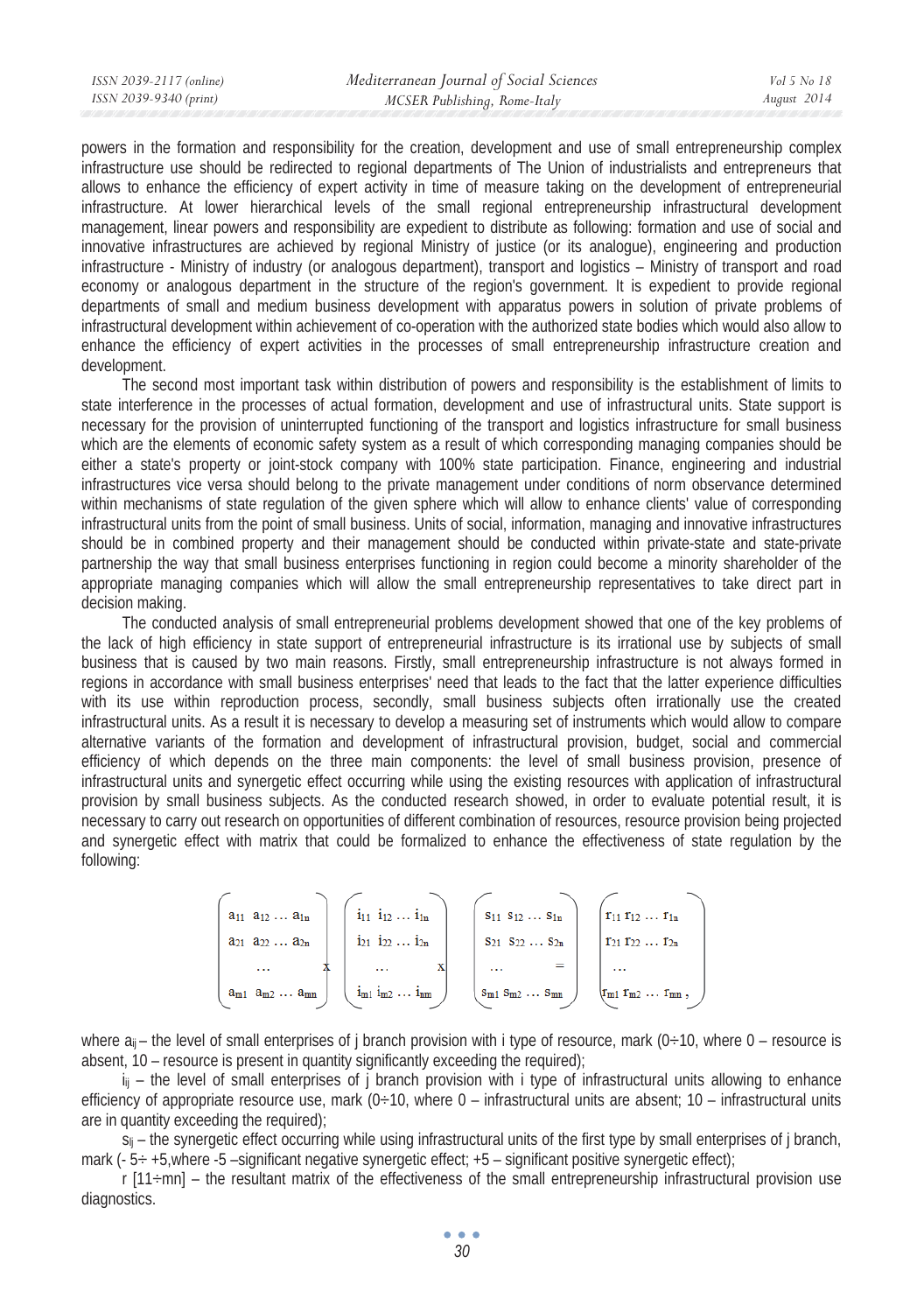The received final matrix, characterizing the effectiveness and quality of the small entrepreneurship infrastructural units use, is expedient to use at stages of process planning of the infrastructural provision development aimed at realization of the given processes variation modeling which would allow to enhance the efficiency of state regulation of infrastructural provision and also at the control stage of its results use that will allow to carry out plan-fact analysis in the given sphere.

### **4. Conclusions**

The conducted research showed that the maximum economic effectiveness and infrastructural provision of state regulation efficiency is provided when two-parameter event evaluation on its creation, development and use is held which formed the necessity of its appropriate criteria evaluation systematization.

Key indices of economic efficiency, effectiveness and quality indirectly characterizing small entrepreneurship infrastructural use, do not coincide for the small business units and the state which dictates the necessity of both types of indicators use in evaluation of entrepreneurial infrastructural territory perspectives which will allow to simultaneously enhance its demand by entrepreneurs and the efficiency and effectiveness of the given sphere state regulation.

Realization of the suggested set of instruments for the perfection of state regulation of small entrepreneurship infrastructural provision supposes the correction of state influence at the stages of planning, organization, motivation and control of management cycle. And at the planning stage it is necessary to hold variation scene prediction of infrastructural entrepreneurship development taking into account the existing small business enterprises provision with resources and possible generation of synergetic effect and also to considerate in the first place the infrastructural development influence on internal dynamics of entrepreneurial medium. Correction of state regulation of the small business infrastructural provision organization supposes the necessity of state investments realization according to the exposed priority sequence of infrastructural development the way that within motivation stage realization in the first place to form infrastructural elements allowing to enhance the level of entrepreneurial activity (social, innovative, and managing infrastructural elements). Furthermore, at the control stage it is necessary to use multi-parameter evaluation of economic efficiency, effectiveness and quality of infrastructural units application by small business subjects which, on the one hand, will allow to receive infrastructural provision and, on the other hand, to pay needed attention to the occurring problem of the multicollinearity of factor influence.

Forecasting of the improved approach to state regulation of the entrepreneurship infrastructural provision inculcation was held by parameters of the entrepreneurial activity level TEA and the efficiency of investments in small entrepreneurship infrastructural development in accordance with the following scenarios:

- current, within which change of the formed tendencies of small entrepreneurship infrastructural provision is not supposed;
- dynamic, within which preservation of the formed tendencies of state regulation of small entrepreneurship infrastructural provision with capital investments increase in the given sphere is supposed;
- innovative, within which realization of the presented in the given research instruments and mechanisms of state regulation of small entrepreneurship infrastructural provision is supposed.

Results of forecasting by three given scenarios are presented in Fig. 3.



**Fig. 3.** Dynamics of average Russian level of entrepreneurial activity TEA in 2013-2017 by scenarios

As it is clear form the given picture, during realization of innovative scenario significant increase of entrepreneurial activity level is provided; efficiency of investments in infrastructural development in case of the current scenario realization in